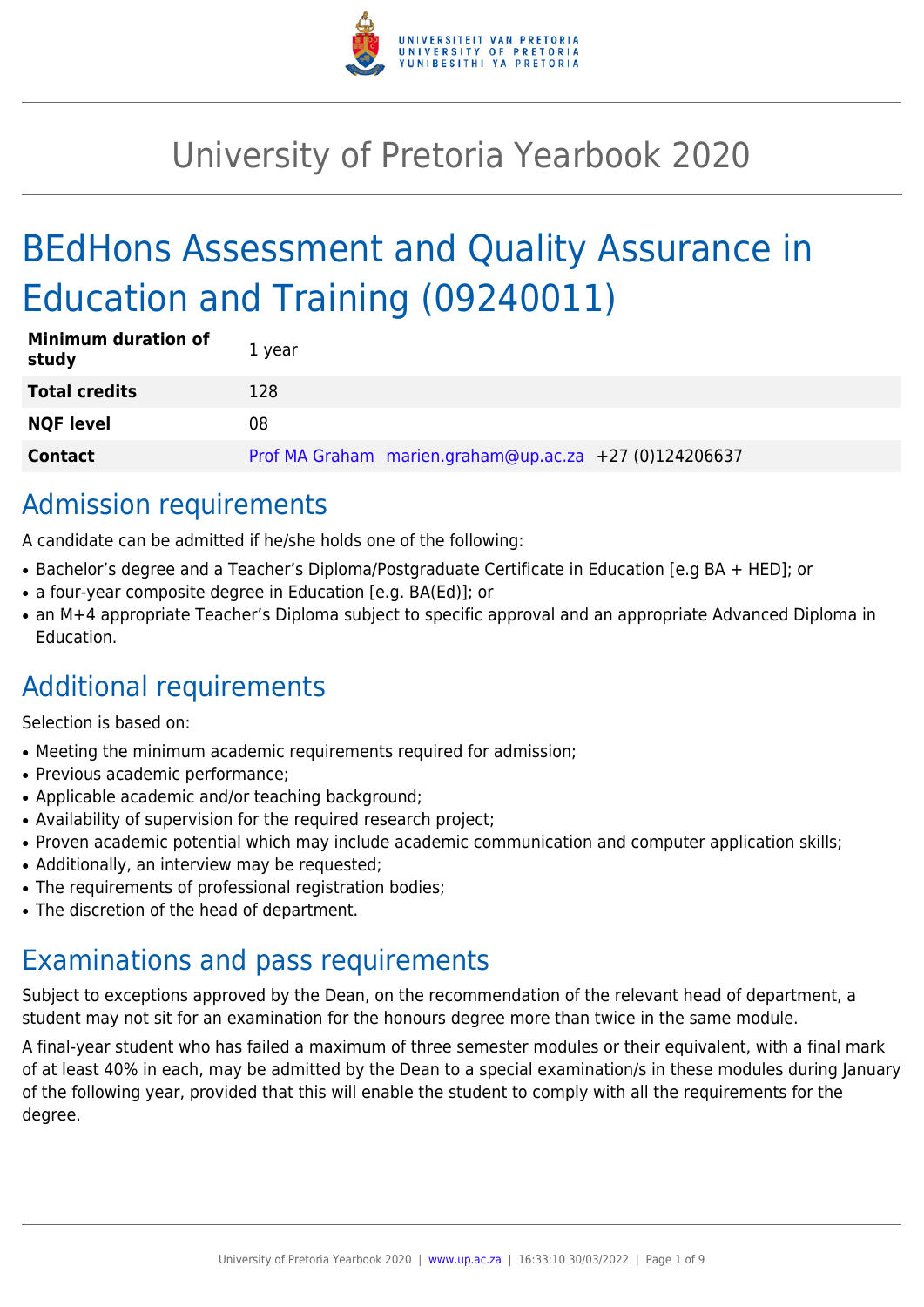

# Research information

A research project is compulsory and must be handed in for examination, as prescribed by the particular department.

# Pass with distinction

The degree is conferred with distinction on a student who has obtained an average of at least 75%, with a minimum of 70% in each module.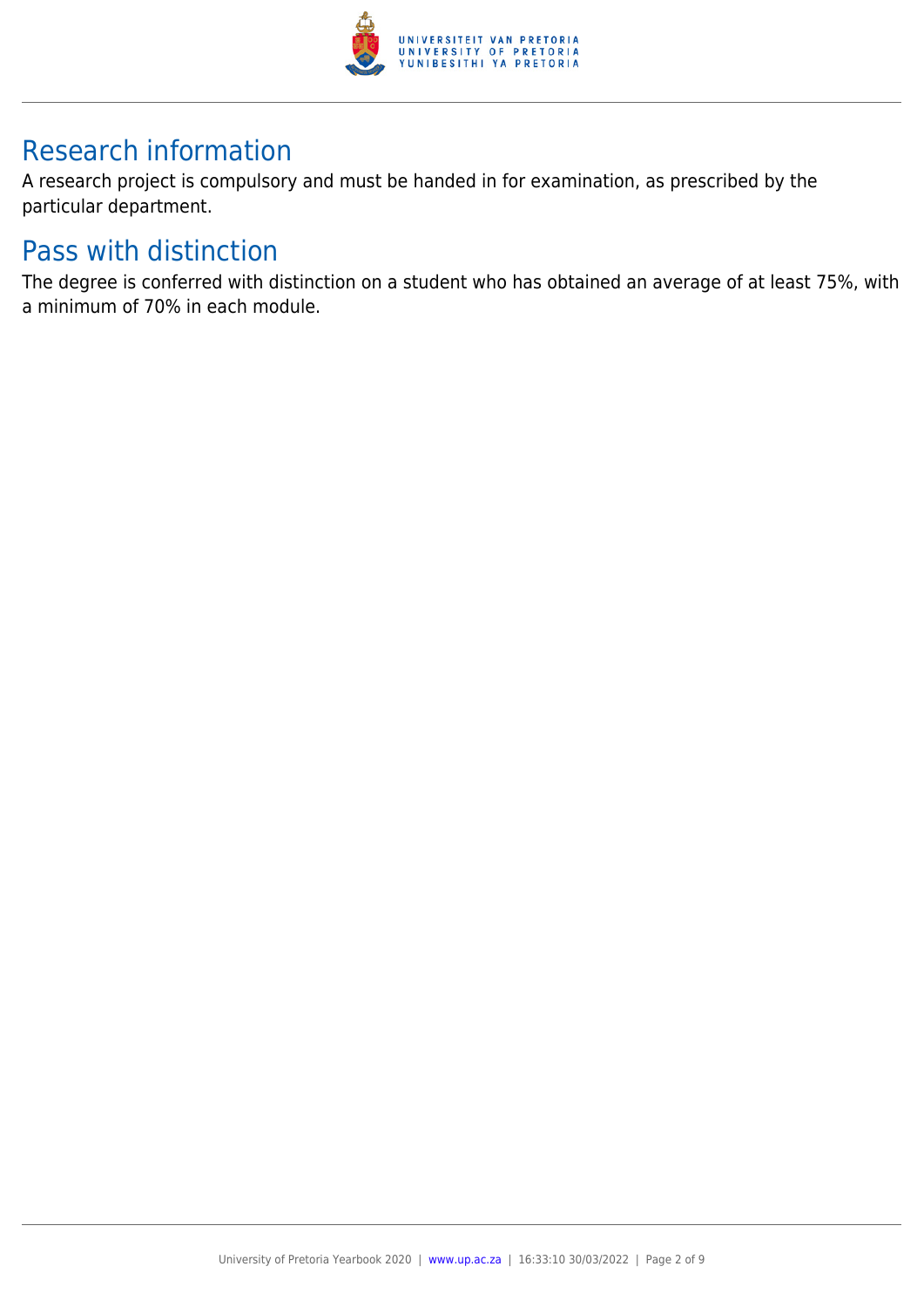

# Curriculum: Final year

### **Minimum credits: 128**

When the full-time option is chosen, all "Fundamental" and "Core" modules must be selected. When the part-time option is chosen, NMQ 745, EDS 711, CDD 710 and API 711 must be selected in the 1st year and NMQ 755, one elective, AQA 780 and QPI 712 must be selected in the final year. **Elective module prerequisites** include Mathematics II for Mathematics education (MCE 730), Biology II or Zoology II or Botany II or General science ll for Life sciences education (LSN 730) and Physics II or Chemistry II or General science II for Physical sciences education (PHN 730). If SCU 731 is chosen, it can only be taken in the second semester. Approval from the relevant head of department is required for MCE 730, LSN 730 and PHN 730.

# **Fundamental modules**

# **Part 2: Research report 780 (AQA 780)**

| <b>Module credits</b>         | 16.00                                        |
|-------------------------------|----------------------------------------------|
| <b>Prerequisites</b>          | <b>NMQ 755</b>                               |
| Language of tuition           | Module is presented in English               |
| <b>Department</b>             | Science Mathematics and Technology Education |
| <b>Period of presentation</b> | Semester 2                                   |

#### **Module content**

Supervised research project of limited scope. Use qualitative and/or quantitative methods. Writing a short report.

# **Part 1: Research proposal 755 (NMQ 755)**

| <b>Module credits</b>         | 16.00                          |
|-------------------------------|--------------------------------|
| Language of tuition           | Module is presented in English |
| <b>Department</b>             | Humanities Education           |
| <b>Period of presentation</b> | Semester 1                     |

#### **Module content**

Guided literature research, formulation of a conceptual framework and development of a research proposal for a supervised research project of limited scope.

# **Core modules**

# **Assessment approaches and instruments 711 (API 711)**

| <b>Module credits</b> | L6.00                                        |
|-----------------------|----------------------------------------------|
| <b>Prerequisites</b>  | No prerequisites.                            |
| Language of tuition   | Module is presented in English               |
| <b>Department</b>     | Science Mathematics and Technology Education |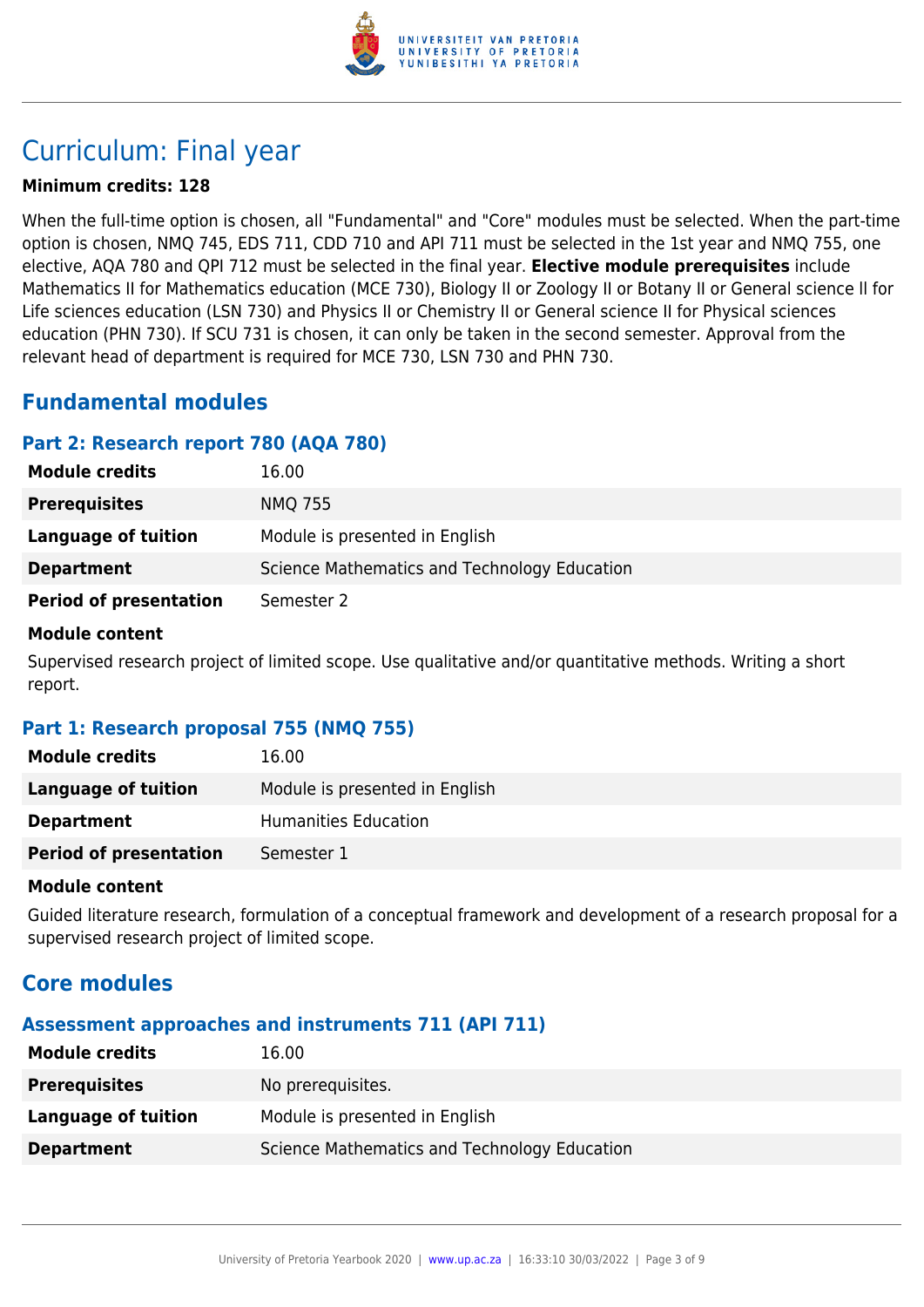

#### **Period of presentation** Semester 2

#### **Module content**

Foundations, principles and ethics of assessment practices. International trends. Quantitative and qualitative modes of assessment and appropriate instruments. Generating evidence for assessment. Assessment and quality assurance. Techniques of computer-based assessment.

### **Curriculum development 710 (CDD 710)**

| <b>Module credits</b>         | 16.00                                        |
|-------------------------------|----------------------------------------------|
| <b>Prerequisites</b>          | No prerequisites.                            |
| Language of tuition           | Module is presented in English               |
| <b>Department</b>             | Science Mathematics and Technology Education |
| <b>Period of presentation</b> | Semester 1 or Semester 2                     |

#### **Module content**

Principles and foundations of curriculum/programme design and development. International and national models and trends in curriculum/programme development. Principles of outcomes-based programming in the SAQA context. Curriculum development models and instruments in action. Situation and task analysis needs assessment. Development. Dissemination. Implementation as a change process. Assessment and evaluation.

# **Philosophy and social imperatives of education 711 (EDS 711)**

| <b>Module credits</b>         | 16.00                          |
|-------------------------------|--------------------------------|
| <b>Prerequisites</b>          | No prerequisites.              |
| Language of tuition           | Module is presented in English |
| <b>Department</b>             | <b>Educational Psychology</b>  |
| <b>Period of presentation</b> | Semester 1                     |

#### **Module content**

Meta-theories in education. Empiricism; rational empiricism; critical rationalism; critical theory; phenomenology; hermeneutics; system theory; philosophies in education: traditional philosophies; indigenous (African) philosophies. The influence of modernism and postmodernism on education. Sociological imperatives for education. Theories of societal change and roles and values of education. Comparative perspectives on learning theories and their meaning for education.

#### **Educational research methodology 745 (NMQ 745)**

| <b>Module credits</b>         | 16.00                                        |
|-------------------------------|----------------------------------------------|
| Language of tuition           | Module is presented in English               |
| <b>Department</b>             | Science Mathematics and Technology Education |
| <b>Period of presentation</b> | Semester 1                                   |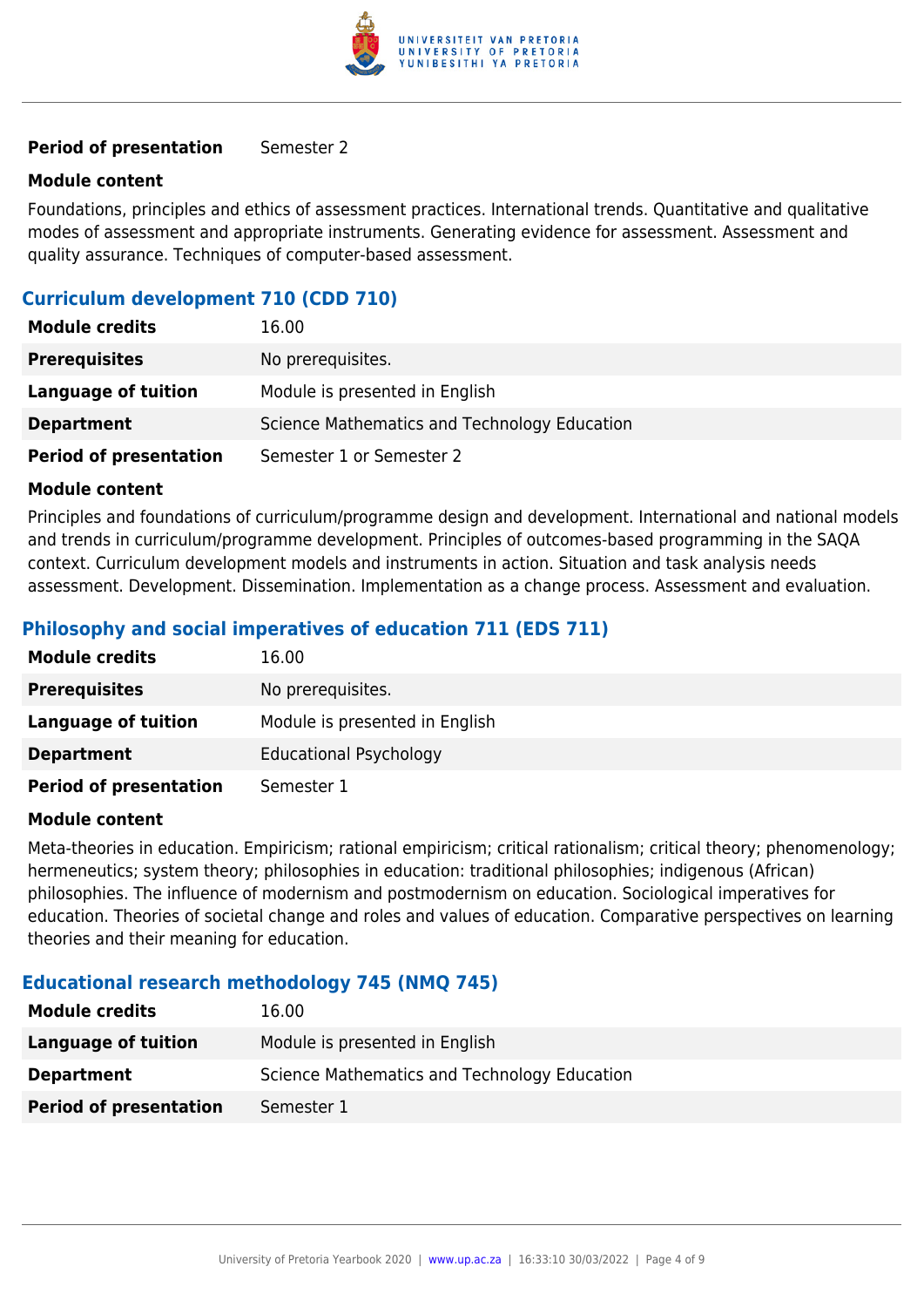

#### **Module content**

The nature of educational enquiry: contexts of research, research ethics, truth, rationality, subjectivity and objectivity; Quantitative and qualitative modes of enquiry, research designs and data collection techniques. Various approaches to qualitative research including case study research, historical research, ethnographic research, and action research. Basic concepts and principles of quantitative research. Statistical techniques in the educational research process. Survey methodology and questionnaire design. Classification and graphical representation of data. Descriptive measures. Statistical inference. Data-processing procedures. Parametric versus non-parametric tests. Some test statistics (e.g. F-Test and T-test). Formulating a research methodology for a limited project.

### **Quality assurance structures and policies 712 (QPI 712)**

| <b>Module credits</b>         | 16.00                                        |
|-------------------------------|----------------------------------------------|
| Language of tuition           | Module is presented in English               |
| <b>Department</b>             | Science Mathematics and Technology Education |
| <b>Period of presentation</b> | Semester 2                                   |

#### **Module content**

The module provides knowledge on quality assurance, assessment and accreditation requirements within the context of the national education and training system. The focus is the legislative base, policies and structures of national and international accreditation and quality assurance bodies.

# **Elective modules**

# **Instructional tools and e-learning 710 (CTM 710)**

| <b>Module credits</b>         | 16.00                                        |
|-------------------------------|----------------------------------------------|
| <b>Prerequisites</b>          | No prerequisites.                            |
| Language of tuition           | Module is presented in English               |
| <b>Department</b>             | Science Mathematics and Technology Education |
| <b>Period of presentation</b> | Semester 1                                   |

#### **Module content**

The purpose of this module is to enable the candidate to master computer-integrated techniques pertaining to instructional tools and multimedia in education and training.

# **Education law and policy 730 (ELP 730)**

| <b>Module credits</b>         | 16.00                                          |
|-------------------------------|------------------------------------------------|
| <b>Prerequisites</b>          | No prerequisites.                              |
| Language of tuition           | Module is presented in English                 |
| <b>Department</b>             | <b>Education Management and Policy Studies</b> |
| <b>Period of presentation</b> | Semester 1 or Semester 2                       |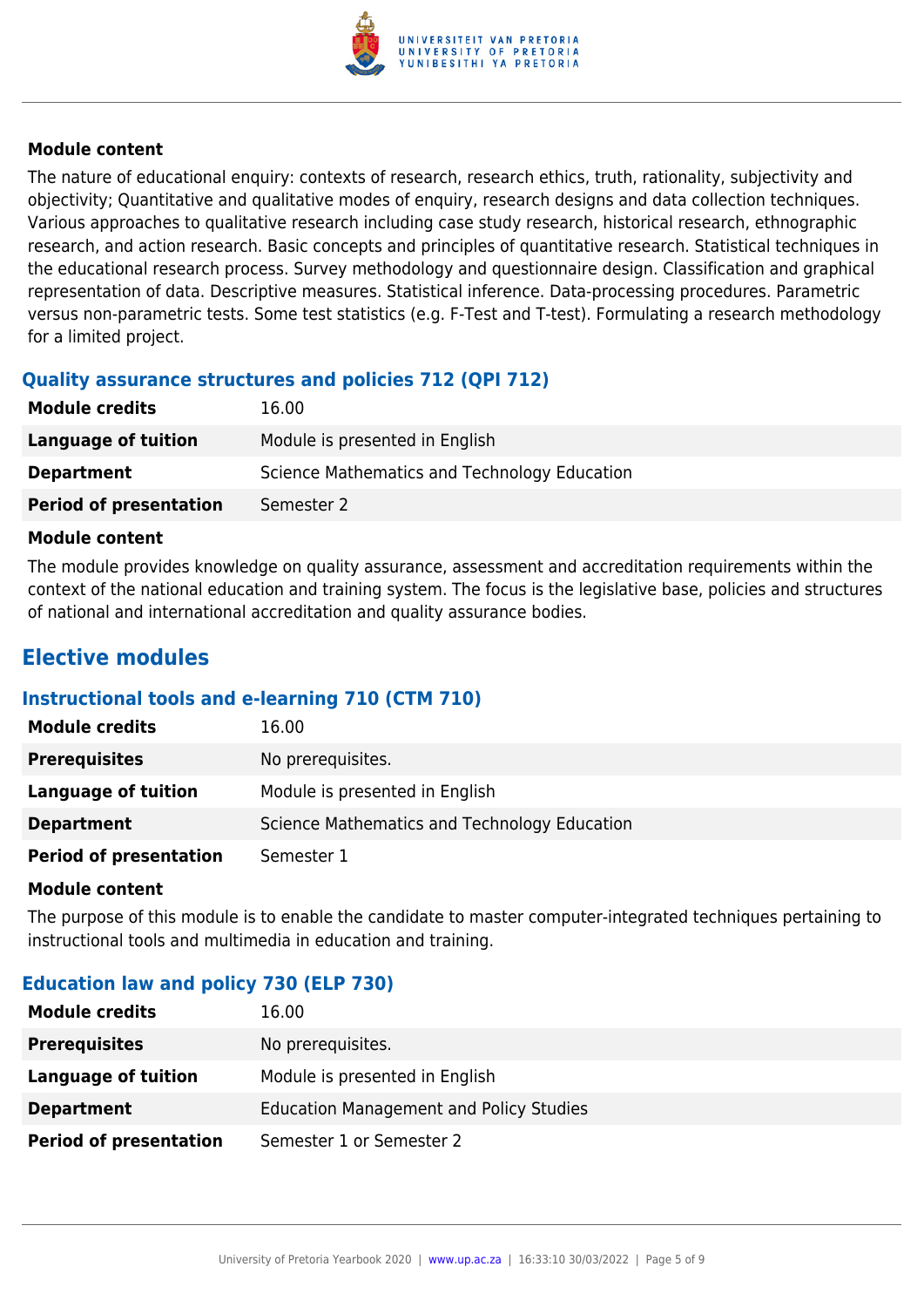

#### **Module content**

The aim of this module is to equip students with intellectual, academic and literacy skills in the fields of Education Law and Policy. It also seeks to prepare them for further studies in these fields and to enhance their professional development at their places of work. The module will be of benefit to those who intend pursuing studies in education law or education policy; and to practitioners of policy and law at schools and other education working environments.

### **Inclusive education 731 (ISA 731)**

| <b>Module credits</b>         | 16.00                          |
|-------------------------------|--------------------------------|
| Language of tuition           | Module is presented in English |
| <b>Department</b>             | <b>Educational Psychology</b>  |
| <b>Period of presentation</b> | Semester 1                     |

#### **Module content**

Theoretical basis and nature of learning diversity, learning problems/barriers to learning, learning disabilities, cognitive functioning and special educational needs. Background, principles and implementation of inclusive education policy. Principles and practical application of learning support. Identification, screening, informal assessment and support to learners who display spoken and written language, mathematics, perceptions and non-verbal learning difficulties.

# **Multi-literacies 730 (JGL 730) Module credits** 16.00 **Prerequisites** Any undergraduate equivalent language and/or literacy module **Contact time** 7 lectures **Language of tuition** Module is presented in English **Department** Humanities Education **Period of presentation** Semester 1 or Semester 2

#### **Module content**

This module introduces the concepts of multi-literacies and multimodality highlighting the importance of these when teaching learners from diverse linguistic and cultural communities. The topics dealt with in this module should not be seen in isolation but are interrelated and are applicable to teaching in the global classroom. Topics include, among others, language and literacies; language acquisition theories; current language policies; the multilingual classroom; English as a lingua franca; World Englishes; globalisation and school and social literacies. The student is expected to design appropriate applications of various concepts in innovative classroom practices that reflect an advanced knowledge of key South African texts, policies and issues as addressed in this module.

# **Life orientation education 710 (JLO 710)**

| 16.00                          |
|--------------------------------|
| Module is presented in English |
| <b>Humanities Education</b>    |
|                                |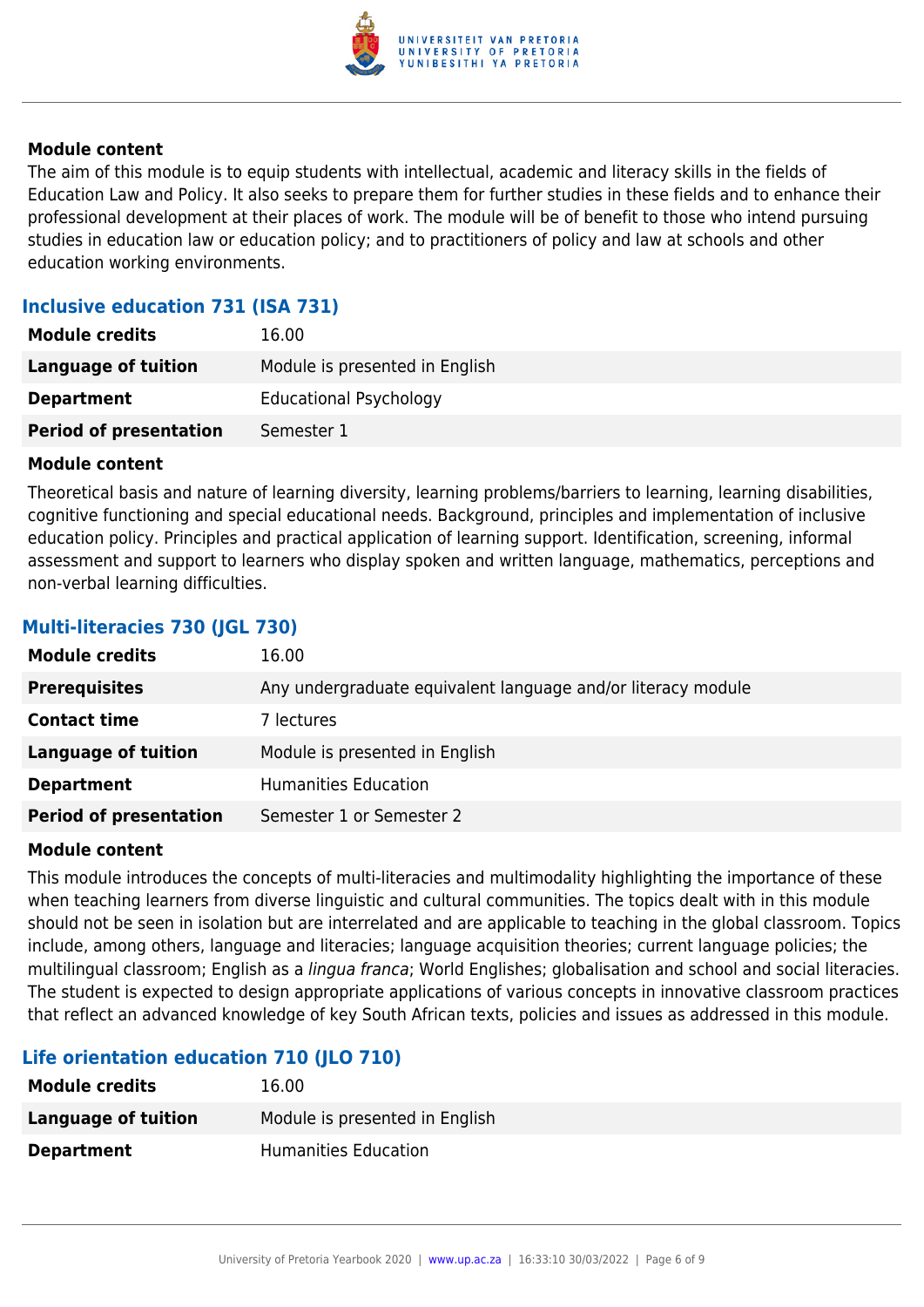

#### **Period of presentation** Semester 1

#### **Module content**

The aim of this module is to develop skills, knowledge, values and attitudes that empower students to make informed decisions and to take appropriate actions in diverse educational contexts. Life orientation focuses on the self in society. As an educator it is important to realise that teaching and learning of skills, values and attitudes that occurs in the classroom must be linked to learners' everyday lives. This module aims to equip students to achieve their optimal intellectual, personal and emotional potential.

# **Learning support 710 (LSG 710)**

| <b>Module credits</b>         | 16.00                          |
|-------------------------------|--------------------------------|
| <b>Prerequisites</b>          | No prerequisites.              |
| Language of tuition           | Module is presented in English |
| <b>Department</b>             | Early Childhood Education      |
| <b>Period of presentation</b> | Semester 1                     |

#### **Module content**

Develop knowledge and insight regarding learners with learning difficulties. Systemic factors that influence the development of the learner; the impact of perception (motor, visual and auditory) on the integrated learning process and principles of inclusive education. A practical learning support model which focuses on assessment as well as devising a supporting strategies to cater for individual needs.

#### **Life science education 730 (LSN 730)**

| <b>Module credits</b>         | 16.00                                        |
|-------------------------------|----------------------------------------------|
| <b>Prerequisites</b>          | No prerequisites.                            |
| Language of tuition           | Module is presented in English               |
| <b>Department</b>             | Science Mathematics and Technology Education |
| <b>Period of presentation</b> | Semester 1 or Semester 2                     |

#### **Module content**

The nature and structure of life science: implications for life sciences teaching; learning excellence in life sciences; development and administration of a school's life sciences department; planning of learning activities in life sciences; experimentation and research methodology; practical work, demonstrations and microscope work; management and use of organisms in the laboratory; the life sciences club; excursions and fieldwork; safety in the laboratory.

#### **Mathematics and mathematical literacy education 730 (MCE 730)**

| <b>Module credits</b>  | 16.00                                        |
|------------------------|----------------------------------------------|
| <b>Service modules</b> | Faculty of Natural and Agricultural Sciences |
| <b>Prerequisites</b>   | No prerequisites.                            |
| Language of tuition    | Module is presented in English               |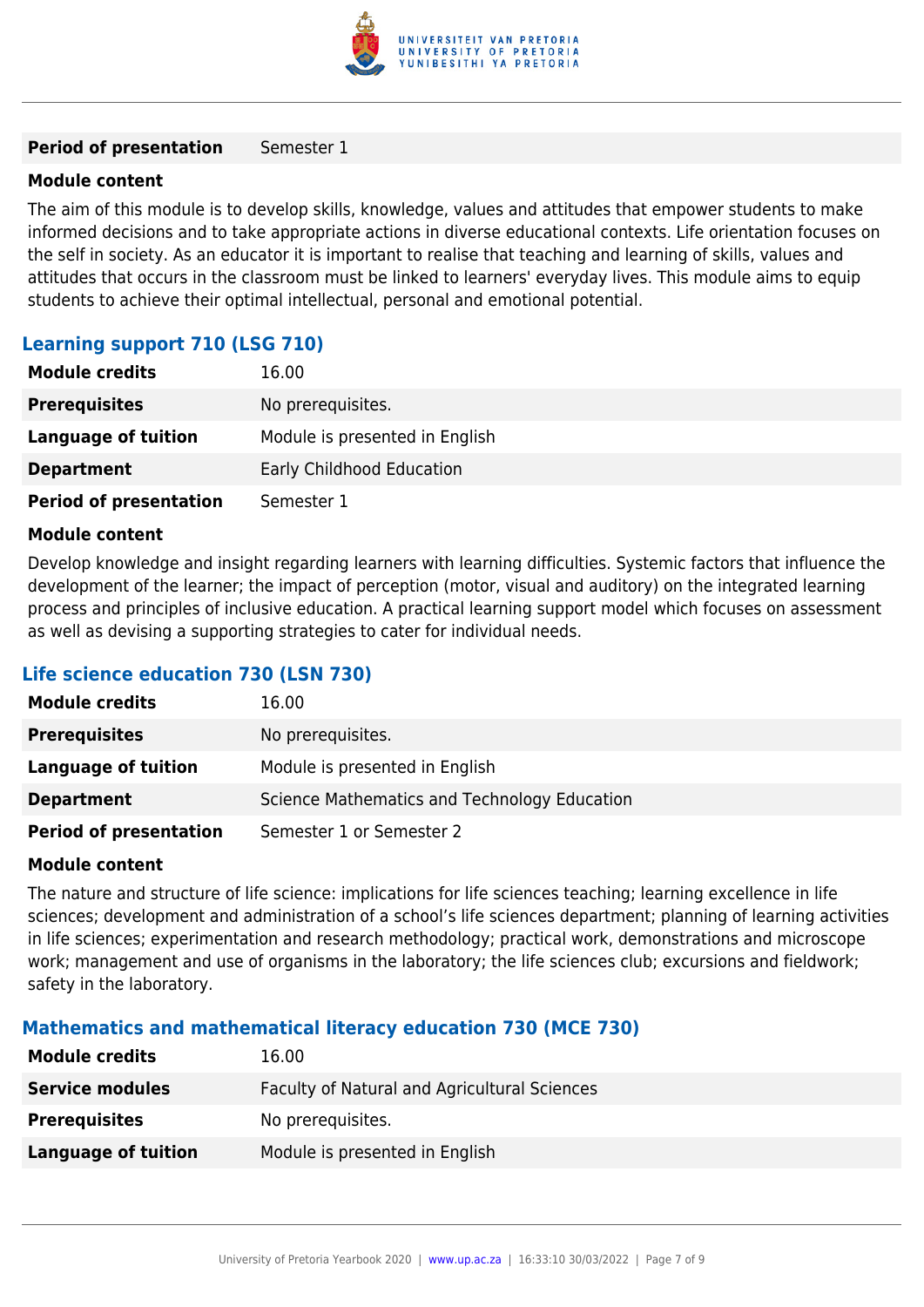

# **Department** Science Mathematics and Technology Education

**Period of presentation** Semester 1 or Semester 2

#### **Module content**

Perspectives in the teaching and learning of mathematics. This module will focus on contemporary issues in mathematics education such as: Types of mathematical knowledge in teacher education; learning theories in mathematics education; use of technology in the teaching of mathematics; classroom research; gender; language; culture (Ethno mathematics). Mathematics in context: prospects and challenges. This module also focuses on the role of mathematics in different contexts (including vocational and real life contexts): Nature of mathematics – mathematics as a human activity; rationale for learning mathematics; the theory of realistic mathematics education; content-driven and context-driven approach in mathematics; mathematical literacy; knowledge 'transfer': some challenges – school mathematics vs real world.

# **Physical sciences education 730 (PHN 730)**

| <b>Module credits</b>         | 16.00                                        |
|-------------------------------|----------------------------------------------|
| <b>Prerequisites</b>          | No prerequisites.                            |
| Language of tuition           | Module is presented in English               |
| <b>Department</b>             | Science Mathematics and Technology Education |
| <b>Period of presentation</b> | Semester 1 or Semester 2                     |

#### **Module content**

Instructional strategies; reform in physics and chemistry education; alternative concepts. Curriculum leadership in Physical Sciences Education in multiple contexts.

# **Sciences curriculum 731 (SCU 731)**

| <b>Module credits</b>         | 16.00                                        |
|-------------------------------|----------------------------------------------|
| Language of tuition           | Module is presented in English               |
| <b>Department</b>             | Science Mathematics and Technology Education |
| <b>Period of presentation</b> | Semester 2                                   |

#### **Module content**

The nature of the natural sciences, technology and mathematics: public understanding of scientific, mathematical and technological endeavours and their impact on society. Ethical implications of practices and advances in these fields. Indigenous Knowledge Systems (IKS), ethno-mathematics and technologies and ways of knowing. Implications for teaching and learning content, and anticipated outcomes. The purpose and nature of curricula to develop scientific ways of understanding the world.

# **Design and technology education 730 (TNO 730)**

| <b>Module credits</b> | 16.00                                        |
|-----------------------|----------------------------------------------|
| <b>Prerequisites</b>  | No prerequisites.                            |
| Language of tuition   | Module is presented in English               |
| <b>Department</b>     | Science Mathematics and Technology Education |